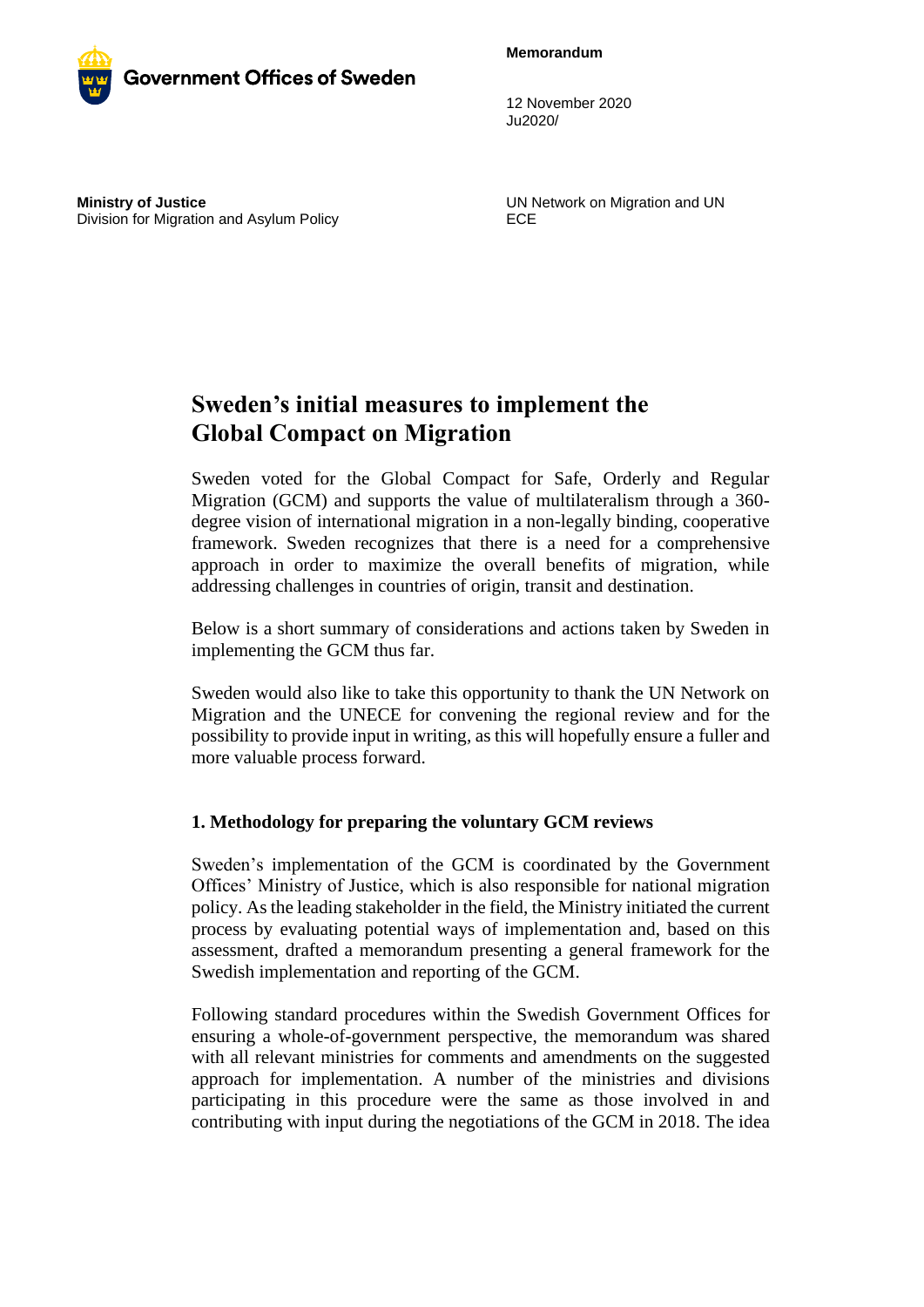is to encourage continued engagement from relevant Government stakeholders throughout the process. So far, however, there is still relatively limited knowledge and engagement in the Government Offices in regard of the GCM compared to e.g. Agenda 2030.

As always in a process involving a whole-of-government approach, there are challenges regarding the prioritized objectives of various ministries, which go beyond the GCM. The Ministry of Justice needs to bring all relevant stakeholders on board in order to encourage comprehensive action in regard of GCM implementation.

Another challenge of importance to the voluntary review process, is to make the GCM objectives more visible. Much relevant work has already been ongoing in Sweden before the GCM was agree upon. These policies and measures within the overall framework of Swedish migration and development policy now need to be highlighted as part of GCM implementation.

A whole-of-society approach is partly being taken into consideration within regular consultation frameworks between the responsible ministries and civil society stakeholders. Civil society, the private sector and local and regional government are, however, independently deciding upon and implementing project activities that may or may not be expressly in line with the GCM objectives. The Swedish Government Offices aim to share information about the GCM and Swedish plans for the implementation in order to inspire and encourage various stakeholders to bring forward their activities in regard of the overall GCM implementation.

## **2. Policy and enabling environment**

Sweden's implementation of the GCM is grounded in the premise that, through existing laws and policies on migration and related topics, the 23 objectives and a number of the more than 170 voluntary actions are already met. Furthermore, Sweden takes note of the GCM being firmly anchored in SDG 10.7 of the 2030 Agenda. With these two factors in mind, Sweden's reporting on the implementation of the GCM will, at this point in time, focus on strengthening cooperation ad capacity on migration in third countries. As a consequence of this focus, a number of implementing Government agencies, amongst them Sida (Swedish International Development Cooperation Agency), the Swedish Migration Agency, the Swedish Public Employment Service and Statistics Sweden, are key stakeholders that need to be engaged.

A unique challenge in the Swedish context is the general structure of the central Government which consists of a relatively small Government Offices dealing exclusively with policy and legislative work, and large Government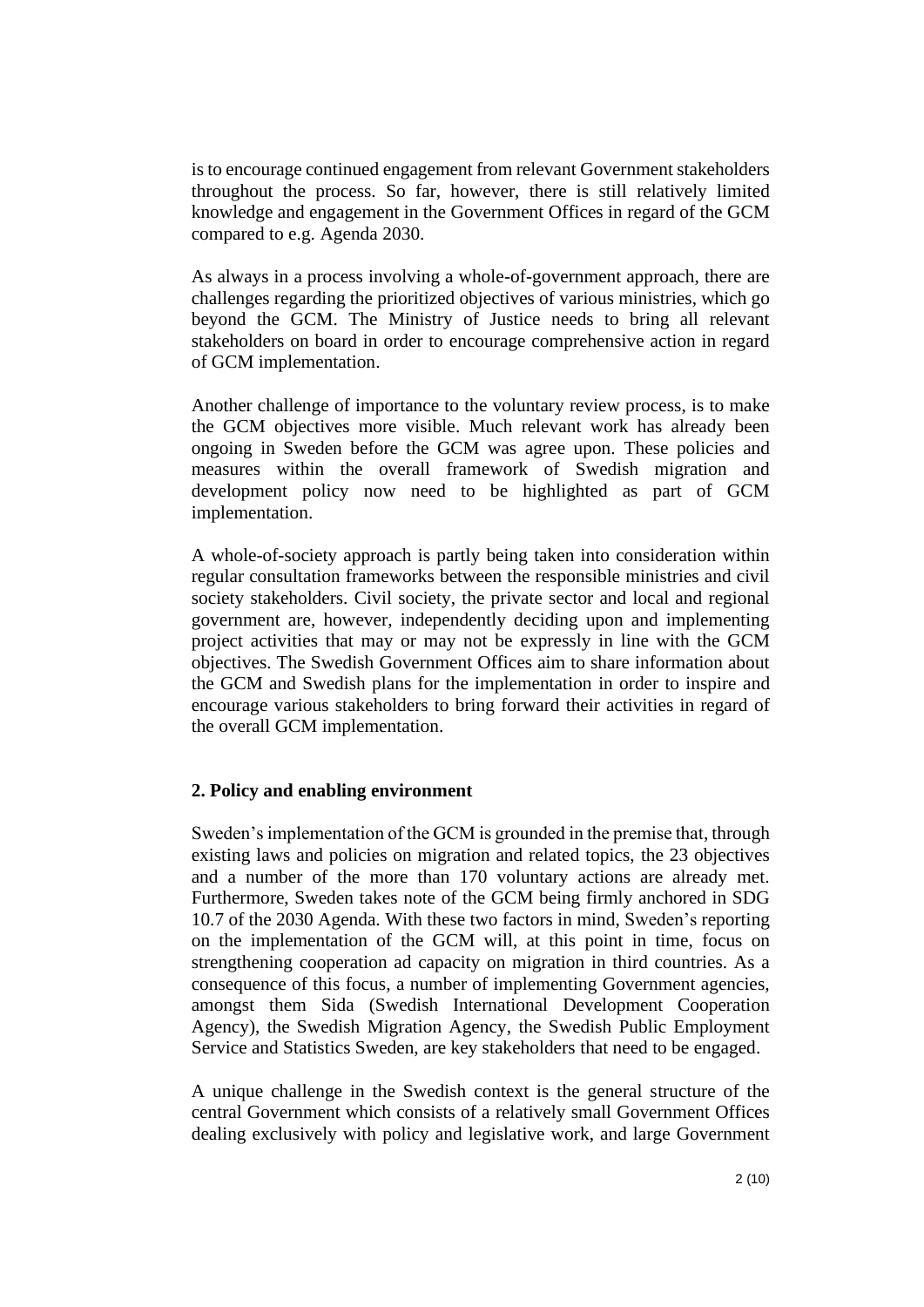agencies acting on instructions from the Government, but which are independent in their day-to-day work. Finding the right tools for involving and encouraging these agencies in using the GCM as a frame of reference for their work will therefore be of utmost importance.

In general concerning migration and development, Sweden highlights the GCM as an extension to and concretization of the 2030 Agenda, to which the government as a whole and agencies have committed. The idea is to use the political weight of the 2030 Agenda and established structures and methods for its implementation, as a vehicle to facilitate GCM implementation at Government and agency level.

## **3. Progress on GCM objectives**

As stated in the previous section, Sweden's initial reporting on the implementation of the GCM focuses primarily on strengthening migration capacity building and cooperation in third countries. This will partly be achieved by supporting relevant Government agencies' ability to anchor their existing and future work in the objectives of GCM. More specifically, Sweden has identified the following GCM objectives as key optional priorities in its GCM reporting:

> 1. Collect and utilize accurate and disaggregated data as a basis for evidence-based policies.

> 2. Minimize the adverse drivers and structural factors that compel people to leave their country of origin*.*

7. Address and reduce vulnerabilities in migration.

10. Prevent, combat and eradicate trafficking in persons in the context of international migration.

16. Empower migrants and societies to realize full inclusion and social cohesion.

19. Create conditions for migrants and diasporas to fully contribute to sustainable development in all countries.

20. Promote faster, safer and cheaper transfer of remittances and foster financial inclusion of migrants.

21. Cooperate in facilitating safe and dignified return and readmission, as well as sustainable reintegration.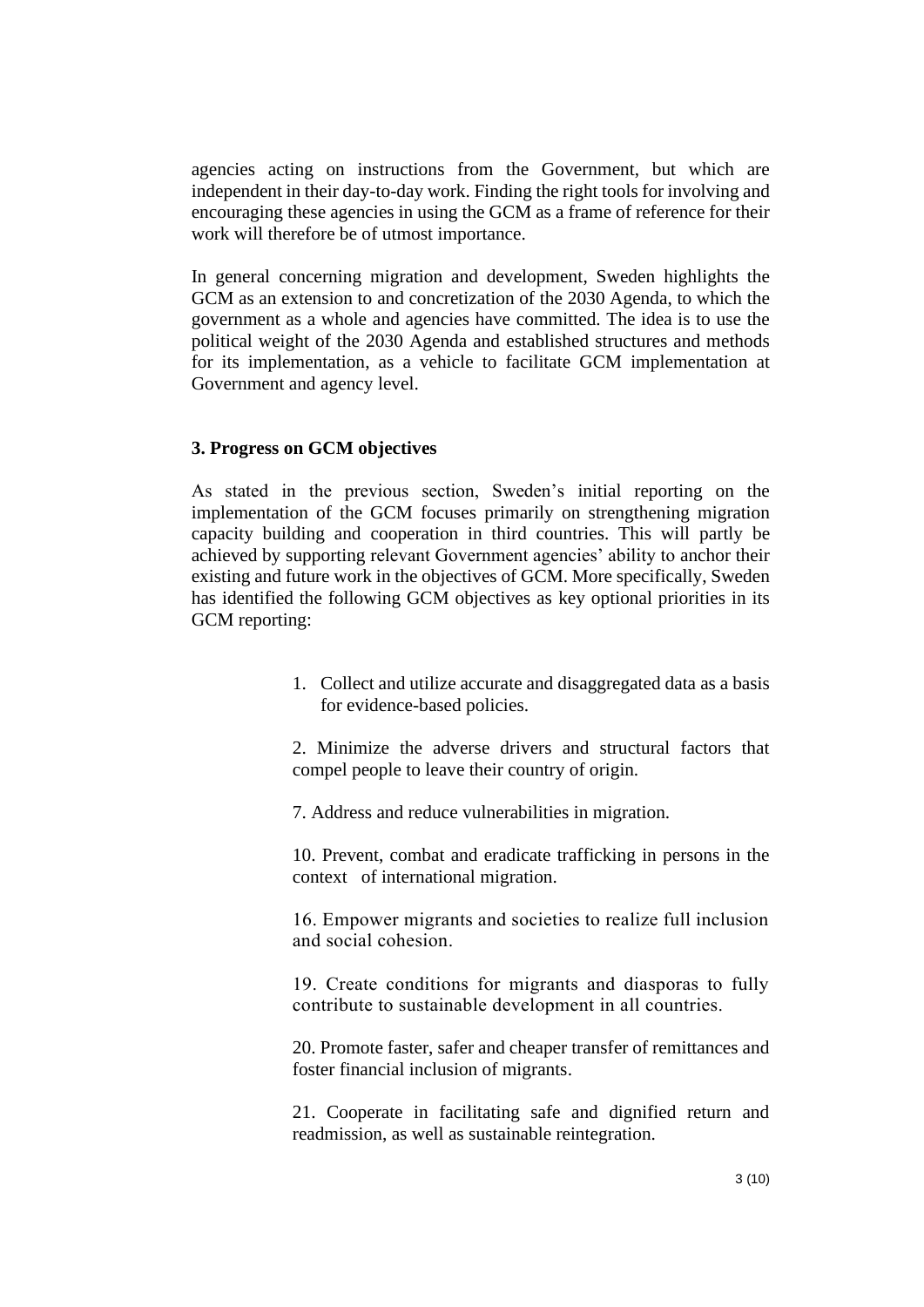23. Strengthen international cooperation and global partnerships for safe, orderly and regular migration.

By focusing the reporting on these key objectives of the Compact, the goal of the Ministry of Justice is to facilitate for relevant stakeholders to draw on the GCM in their work. They will then also be able to use GCM as a frame of reference when they assess and plan their work in third countries, while not excluding any of the other GCM objectives.

As a member of the European Union, Sweden continues to work actively towards policy coherence between migration and development policies of the EU and strengthening cooperation with the EU partner countries through intercontinental, regional and bilateral cooperation. Since not all EU Member States are party to the GCM, however, the level of joint EU activities in this regard are limited.

#### **4. Means of implementation**

As discussed above, Sweden is now focusing GCM implementation on ways to strengthen international cooperation and global partnerships for safe, orderly and regular migration. As an example of this Sweden is providing IOM with core funding. In both 2019 and 2020, the organization was granted around US\$10 million. In part, our core funding for both years was lightly earmarked to strengthen IOM's internal capacity to coordinate the UN Network on Migration, thus contributing to the UN systems support to Member States implementation of the GCM. Sweden has also provided around US\$ 340 000 to the UN Migration Multi-Partner Trust Fund for implementation of GCMrelated projects in developing countries, thus further strengthening migration management and cooperation in third countries.

Furthermore, in addition to its overall priorities, the Swedish Government Offices will use GCM as a frame of reference when evaluating potential beneficiaries of grants for migration projects provided by the Ministry of Justice. An example of where this has already been achieved is the grant of around US\$ 44 000 to IOM for the establishment and launch of the Global Policy Network on Ethical Recruitment which will provide member states with tools that will assist in the delivery of GCM objectives 6, 7, 19, and 23. Similarly, Sweden through Sida supports IOMs project on Enhancing Corporate Responsibility in Eliminating Slavery and Trafficking in Asia (CREST). IOM has established partnerships with Asian companies to develop standards for ethical recruitment and employment of migrant workers to reduce exploitation, violations of rights and indebtedness.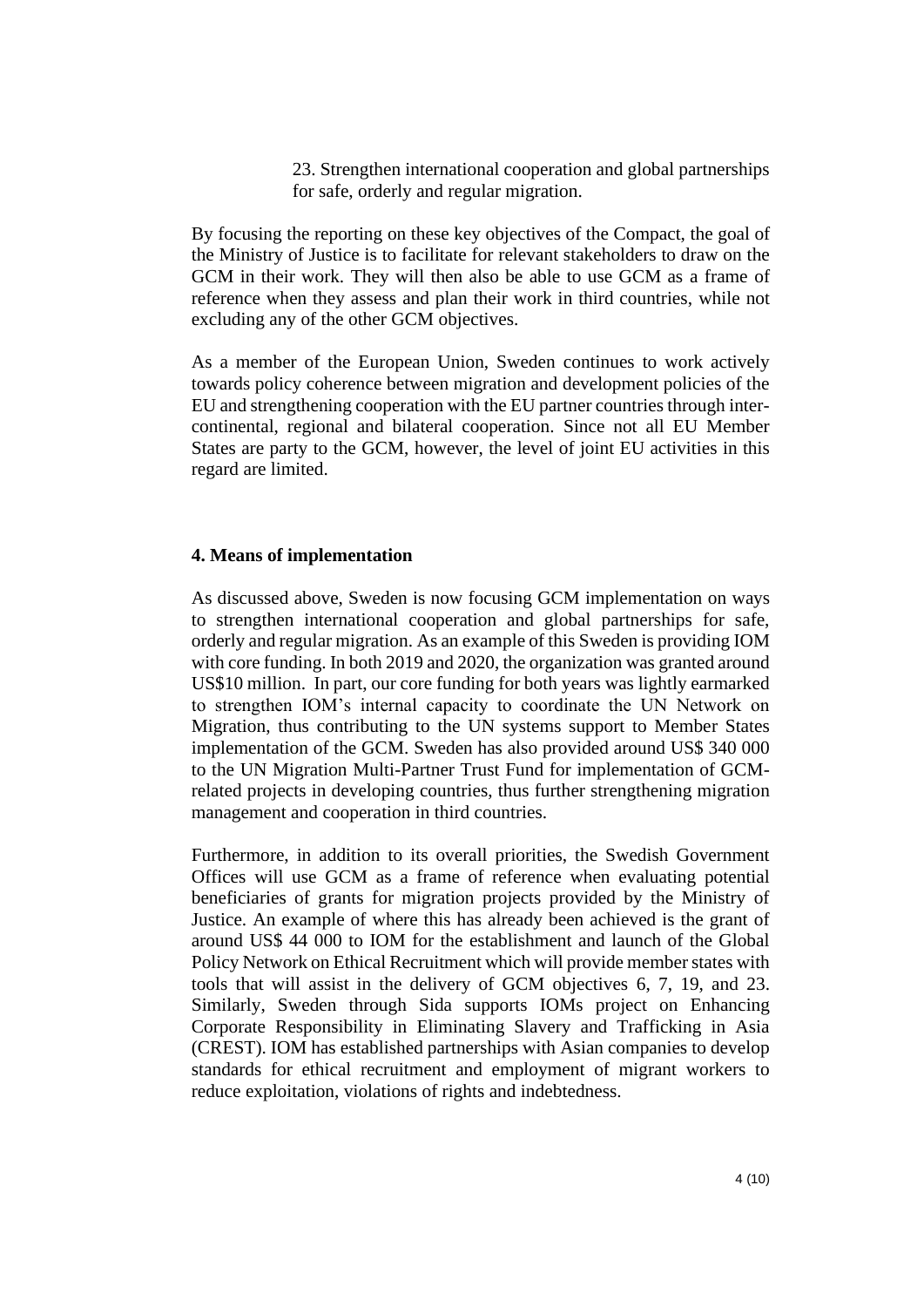#### *Sida (Swedish International Development Cooperation Agency)*

The GCM implementation is facilitated by Sida having started to report activities regarding migration and development, which is both of relevance for SDG implementation and GCM implementation. Data from 2019 report that Sweden spent 1% of its aid disbursement to this issue area, representing around US\$ 20 million. However, also support to refugees is included in this sum. Sida works with migration as a horizontal issue within development cooperation. For instance, Sida is integrating human rights for migrants in the implementation of other strategy goals. Poverty reduction, gender-sensitivity and a rights-perspective are overall targets. In order to reach these targets it is irrelevant to look at the legal status of migrants. In many contexts there are both economic migrants and refugees and it can be hard to distinguish who is who. Both categories are thus included in cooperation which concern the most vulnerable and the poorest.

A difficulty is thus to identify initiatives that fall under GCM and those that fall under the Compact on Refugees. The above-mentioned funding *inter alia* targets safe and orderly migration, and education in emergencies. Support to safe and orderly migration, diaspora engagement and facilitating remittances in line with the GCM are emerging areas of work for Sida. Another precondition is that migration is now part of several of Sida's global, regional and country-specific strategies, enabling work according to some of the GCM objectives.

Sida has during 2019 worked through their global, regional and country strategies with migration-related objectives, which mirror GCM and other frameworks. Strategies concerning global sustainable development, Africa, Syria, Uganda, Turkey, DRC, and Bangladesh cover *inter alia* the human rights of migrants, prevention of trafficking, promoting the positive development contributions of migrants and strengthening the preconditions for safe, orderly and regular migration.

Of relevance for objective 1, Sida has within its strategy for global economic development supported the Food and Agricultural Organization (FAO). FAO aims to reach an increased understanding of how migration can be an engine for sustainable economic development and reduced inequality within and between countries. For example in 2019, FAO together with the Senegalese statistical authority conducted a household survey focusing on migration linked to agriculture and livelihood opportunities in rural areas. Six separate studies based on this data aimed to strengthen the capacity of relevant actors to facilitate initiatives in these areas.

In addition to the cooperation projects with IOM mentioned above regarding objective 7, Sida has supported migrant's rights in Guatemala together with Unicef. So called "Casa Migrante" or migrant's houses have been established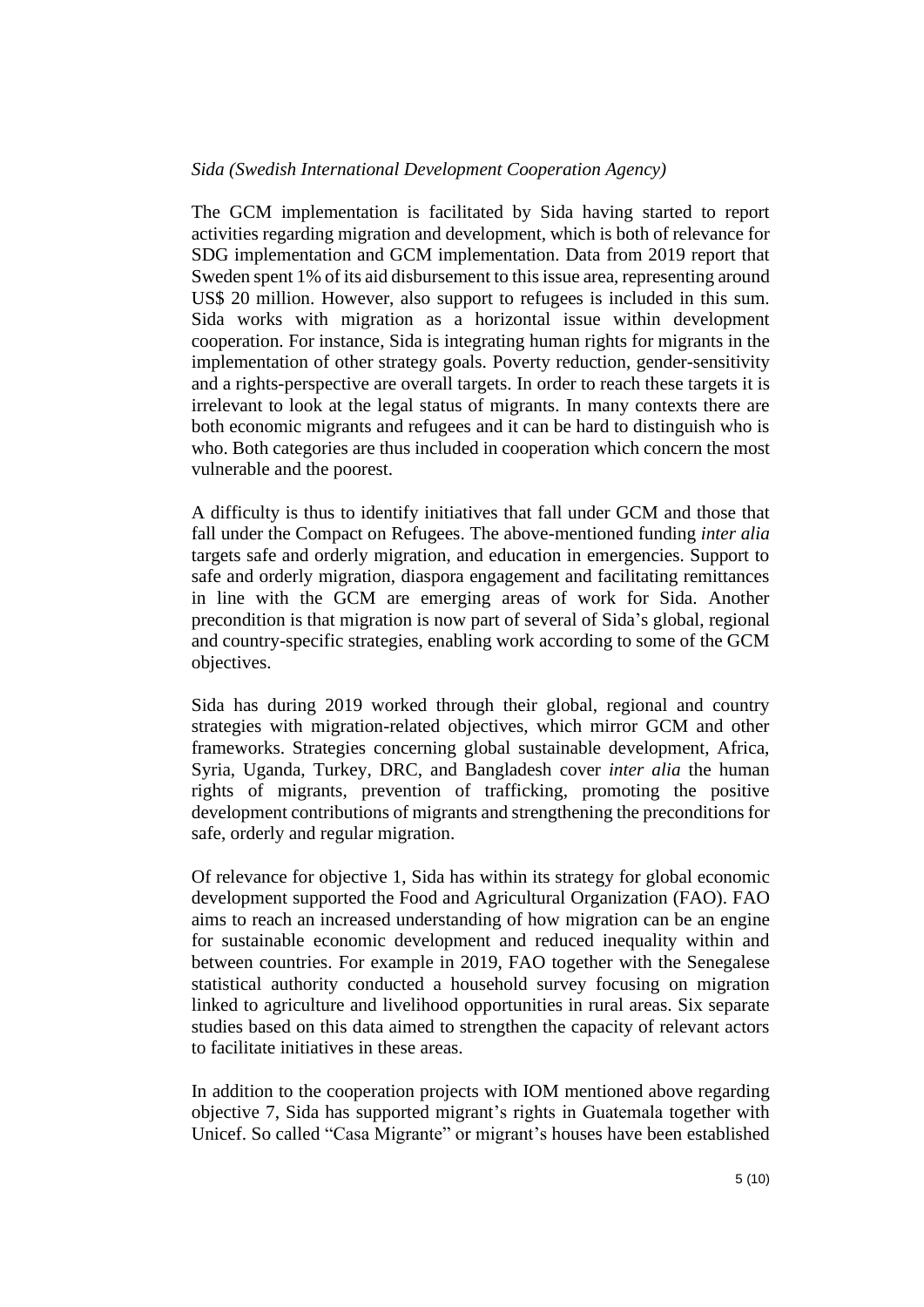where migrants can stay on the road and receive support for a shorter period of time. Furthermore, a model for consular protection and support for children and young people as well as psychosocial support for children deported alone from the USA has been developed, the latter also of relevance for objective 14.

Within its strategy for regional cooperation in sub-Saharan Africa (2018- 2021), Sida has since 2018 funded the African Union's flagship program Joint Labour Migration Program (JLMP) to strengthen the AU's capacity to handle labour migration on the continent. The project is being implemented within the East African Community (EAC), Ecowas and SADC with the support of IOM and ILO as implementing partners. The project is of relevance for objectives 5, 18 and 23.

Within its strategy for global sustainable economic development during 2018- 2020, Sida started a new collaboration with IFAD in 2020 in order to utilize and increase the development effects of remittances. IFAD's overall goal is to link its work on remittances to SDG and GCM implementation. The global support to the Consultative Group to Assist the Poor (CGAP) has contributed to knowledge materials on cash support and financial inclusion in humanitarian situations and included migrants in the work with access to financial services. The aim has been to see how financial services can be developed to be even more relevant for, for example, remittances, pension systems and employment generation, of relevance for objective 20 and 22.

Sida has also focused its work on dialogue and methodological support on the right to equal and inclusive education for migrants, of relevance to objective 19. This has involved initiatives in low-income countries to increase access to education for migrants in collaboration with the Global Partnership for Education (GPE), Education Cannot Wait (ECW), and with UNESCO. Sida also supports ILO's initiative Advancing the Decent Work Agenda in Northern Africa, which aims to result in more job opportunities, greater social protection and strengthened rights for migrant workers in the Middle East and North Africa.

Also regarding objective 19, Sida has since several years contributed with support to the Somalian diaspora. The Swedish-Somali Business Program (SSBP) through Business Sweden and the NGO Forum South support investments in Somalia so that women and young people can find employment. The initiative aims to make it easier for the Swedish-Somali diaspora to invest in companies and thereby create jobs in Somalia. Companies have received support to start or expand SMEs. Sida also contributed to IOMs project to assist the Somali government's capacity in three sectors by recruiting members of the diaspora.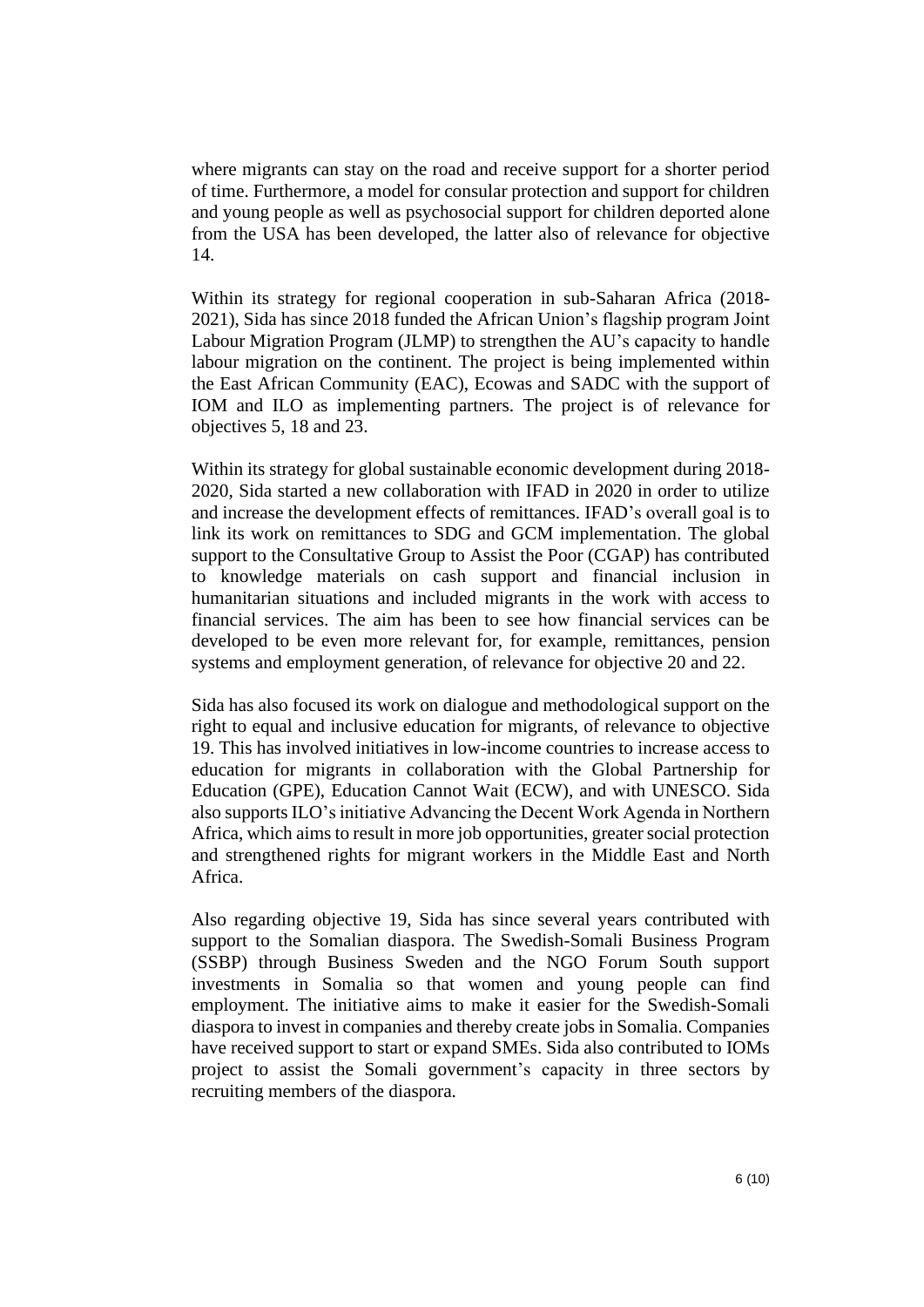#### *The Swedish Migration Agency*

The Swedish Migration Agency has recently been re-organized in terms of its international unit, *inter alia* with an aim to facilitate further cooperative projects on migration management with various partner countries. The Agency is working closely with partner countries on return and reintegration issues, as well as capacity building and support to overall migration management. Several ongoing projects in third countries focus on creating conditions for people who choose to migrate to be able to do so in a safe, orderly and regulated manner; strengthening the capacity of host countries to deal with migration in a way that safeguards the rights of migrants and that contributes to their development; and increasing the positive development effects of migration and reducing the negative effects in the countries of origin.

The Swedish Migration Agency has supported the Turkish Directorate General of Migration Management (DGMM) under the Turkish Ministry of Interior, linked to GCM objective 7. The project has, *inter alia*, worked with exchange of experience and education in the areas of asylum and LGBTQ as well as protection and gender-based violence (GBV) with the aim of strengthening the Turkish agency's ability to exercise rights-based authority. This has also been implemented in the light of the GCM objectives 12, 15 and 23.

During 2019-2020, the Swedish Migration Agency has also been a leading partner in a Twinning project on Serbia together with the Netherlands and Slovenia. In addition to developing legislation on asylum and legal migration, the twinning project will support Serbia in developing the possibilities of absorbing funds and developing cooperation with the EU. In the project, the Swedish Migration Agency has contributed to Serbia's harmonization process by evaluating and further adapting the current Serbian legislation to the applicable EU legislation in the area of asylum and migration.

Moreover, during 2019-2020, the Swedish Migration Agency has been a partner in the European Return and Reintegration Network (ERRIN), which is an initiative from Member States to facilitate return and reintegration by creating common, knowledge-driven and innovative solutions based on a European approach in line with GCM Objective 21. Some of the main activities of the program are to offer reintegration support for return through a network of local actors, offer solutions to facilitate the return of vulnerable groups, as well as to exchange information and develop tools to improve return talks. Within the ERRIN program, the Swedish Migration Agency has also run its own sub-project European Return and Reintegration Network - Sustainable Reintegration in Afghanistan (ERRIN-SRA) with the aim of increasing capacity and creating a permanent network of local organizations that provide reintegration services. The project also aims to develop and provide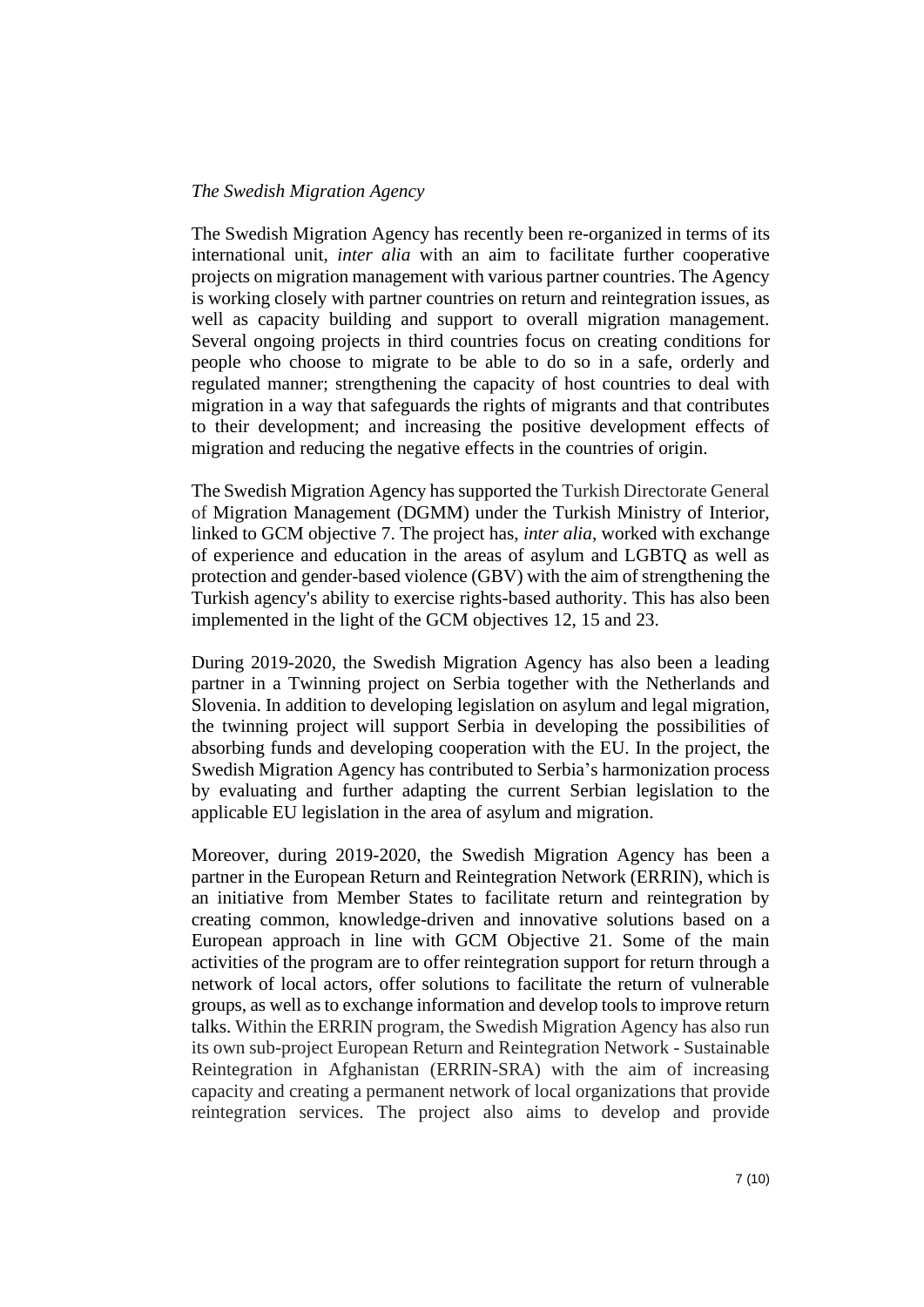educational initiatives in e.g. entrepreneurship to returnees and to increase the acceptance for return within the family and local community.

#### *The Swedish Public Employment Service*

The Swedish Public Employment Service has conducted several projects over recent years of relevance for GCM implementation. For instance, one project is running from 2016 to 2023 under the title International Training Programme for Productive Employment which contributes with establishing labour market information. Another project during 2019-2022 is about Career Guidance in Secondary Schools which partly provides support to the Cambodia National Employment Agency in labour market analysis and forecasting. Sweden also participates in the EU project MigrActions, from 2017 until February 2021. It promotes safe and legal labour migration between Senegal, Mauretania, Cap Verde, Togo and Ghana.

In this work, the Swedish Public Employment Service has benefited from previous experiences in international cooperation and capacity building. Two examples of this are firstly a project that has been considered as good practice which focused on Strengthening the Moldova capacity to manage labour and return migration within the Moldova-EU Mobility partnership during 2009- 2012. Secondly, a project in Armenia during 2017-2018 concerned Strengthening current and future employment and self-employment programmes through sustainable value chain management systems under the Migration Resource Centres and Local Centres of the State Employment Agency. Current GCM implementation should make attempts to learn from previous experiences and practices of this kind.

#### *Statistics Sweden*

Statistics Sweden is in charge of reporting data on Sweden's SDG implementation according to the 2030 Agenda. An example of SDG implementation which overlaps with GCM implementation is the aim to reduce the transaction costs for sending remittances. Since the Swedish Consumer Agency launched its price comparison site, Money from Sweden, in December 2014, the cost of sending SEK 3,000 from Sweden to abroad has been reduced by 2-4 percentage points, and 5-6 percentage points to some countries. It is mainly companies that have specialized in money transfer that account for the reduction, rather than banks. The reduced cost to the absolute poorest countries represents the greatest improvement. The transfer fee can sometimes be below 0.5 per cent. This is in line with GCM objective 20.

Moreover, a concrete example of how Sweden has drawn both from Agenda 2030 and GCM is the regional programme to improve migration statistics in Africa, funded by Sida and coordinated by Statistics Sweden in collaboration with the IOM and the AU statistical institute StatAfric. The program covers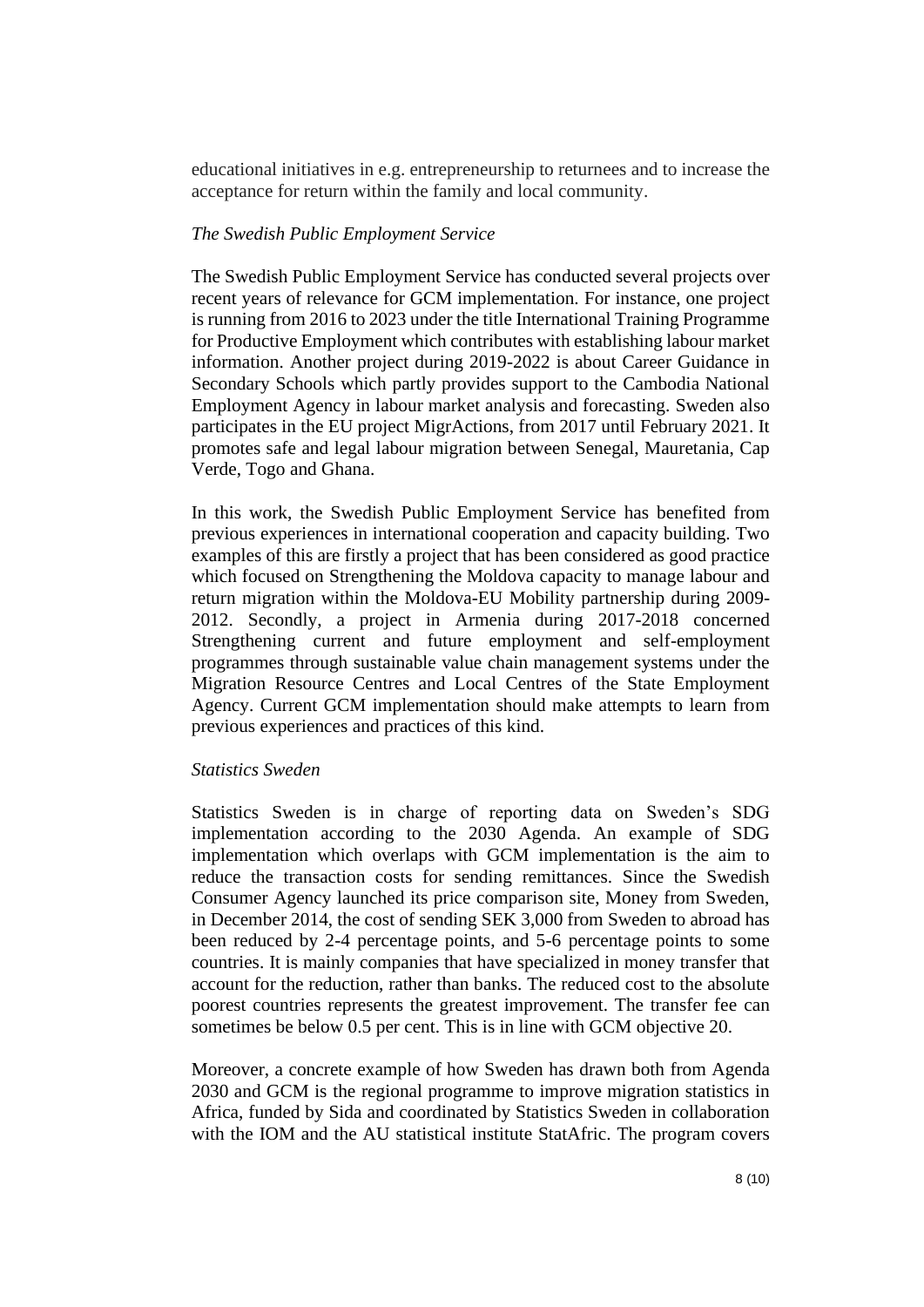the period 2019-2021 and has strong links to the 2030 Agenda and to GCM objective 1. The project aims to increase the capacity to describe intracontinental migration covering regional economic communities (RECs), harmonize concepts and methods, strengthen the availability and awareness of gender-sensitive migration data and coordinate migration statistics. This project will help RECs to identify regional indicators that can illuminate the contribution of migration to economic growth, integration and development within the regions.

Statistics Sweden is also a member of the UN expert group The International Data Alliance for Children on the Move. The main aim of its work is to improve statistics and data on migrating and forcibly displaced children with the aim of supporting evidence-based policy making that protects and empowers them. Overall, Statistics Sweden cooperates with partner countries and regional organizations in relation to GCM Objectives 1, 5, 6 and 8.

#### *Summary*

Since Sweden's focus in reporting on GCM implementation is our cooperation with migrant source and transit countries, there is an overall identified need for capacity building and support to those countries. Swedish agencies are able to contribute with only limited resources to such cooperation, beyond and in addition to their overall mainstream activities. It could be helpful if the UN Network identified project-based cooperation and were able to share information among member states about similar projects in order to avoid duplication of work as well as seeking synergies.

In view of areas in which Member States would benefit from additional support in implementing GCM, Sweden has the position that the United Nations Network on Migration could have a role to play in bringing together clusters of countries with relatively developed migration systems and similar approaches to migration and development for informal discussions. We believe that exchanging ideas on content, support and narratives relating to the GCM among like-minded could assist in harnessing the potential benefits of the GCM.

## **5. Next steps**

Sweden is in the process of developing its general framework for GCM implementation and will continue with various inter-ministerial meetings and discussions to coordinate, share and collect information on relevant aspects of a whole-of-government implementation.

Steps will also be taken to interact continuously with government agencies regarding their project activities in third countries of relevance for GCM